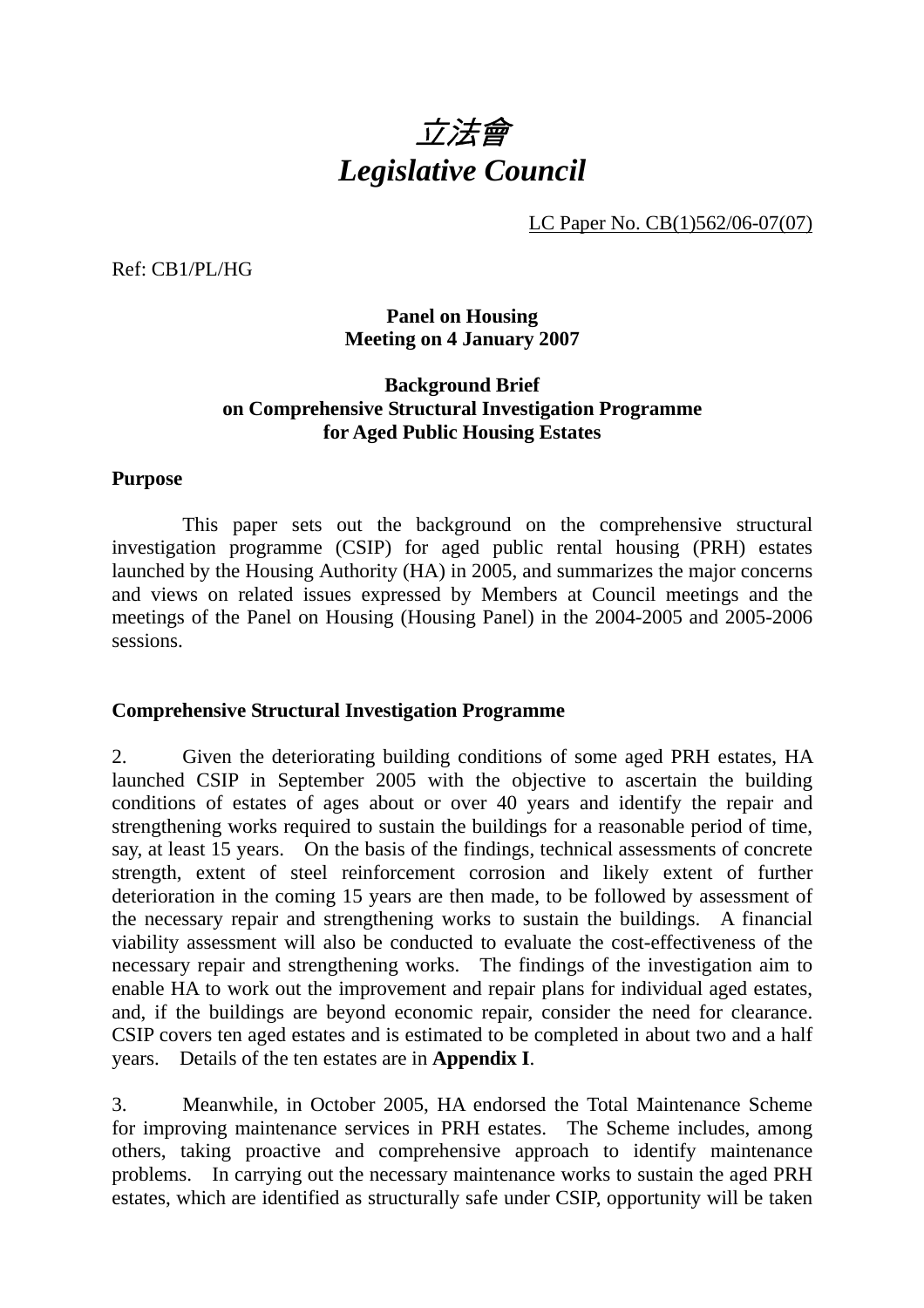to study and implement the Estate Improvement Programme under the Total Maintenance Scheme to enhance the living environment of these estates.

#### **Outcomes of investigation on Sai Wan Estate and So Uk Estate**

4. The comprehensive structural investigations of Sai Wan Estate and So Uk Estate were completed in January 2006. According to the Housing Department (HD), the outcome of the investigation on Sai Wan Estate has confirmed that all buildings in the estate are structurally safe and in fairly good condition. To sustain the buildings for use in the next 15 years, only minor repair works are required. Such works will be included in the routine maintenance programme. To further enhance the living environment of the estate, HA will also carry out the necessary works under the Estate Improvement Programme having regard to the demographic profile of tenants and their actual needs. As regards So Uk Estate, while results of the structural investigation has indicated that all buildings in the estate are structurally safe and the concrete strength is satisfactory in general, the structural conditions are deteriorating and corrosion of steel reinforcement bars are evident particularly in the toilet areas and cantilever corridors as a result of ageing and environmental factors. Taking account of the overall building conditions, scale of improvement works required as well as likely disturbances to tenants, HA has decided to clear So Uk Estate in two phases in 2008 and 2011. Affected tenants will be rehoused in Un Chau Estate Phases 2 and 4, and Cheung Sha Wan Flatted Factory Redevelopment projects.

#### **Major concerns and views expressed by Members**

5. Members have been monitoring issues related to rehabilitation of and maintenance for aged PRH estates through raising questions at Council meetings. The details of questions raised at Council meetings in the 2004-2005 and 2005-2006 sessions are hyperlinked in **Appendix II.** 

6. The Housing Panel discussed the Total Maintenance Scheme and received a briefing on the outcome of CSIP for Sai Wan Estate and So Uk Estate at the meetings on 7 November 2005 and 9 May 2006 respectively. On the Total Maintenance Scheme, while members welcomed the various initiatives under the Scheme, they raised enquiries about the criteria for determining demolition of estates and assessing the cost-effectiveness of repair works, as well as rehousing arrangements for affected tenants. There were suggestions for HA to review the internal layout of flats in aged PRH estates and consider installing lifts or escalators for estates located in hillside areas with a view to improving the living conditions of and providing easy access for tenants. As far as CSIP was concerned, members supported HA's decision to demolish So Uk Estate given its dilapidated conditions and undertake repairs works for Sai Wan Estate. In view of the large population of elderly tenants in So Uk Estate, members called for the early set-up of Community Service Teams to assist residents in the clearance exercise. HD was also urged to exercise flexibility in making re-housing arrangements, including allocating affected households with flats that met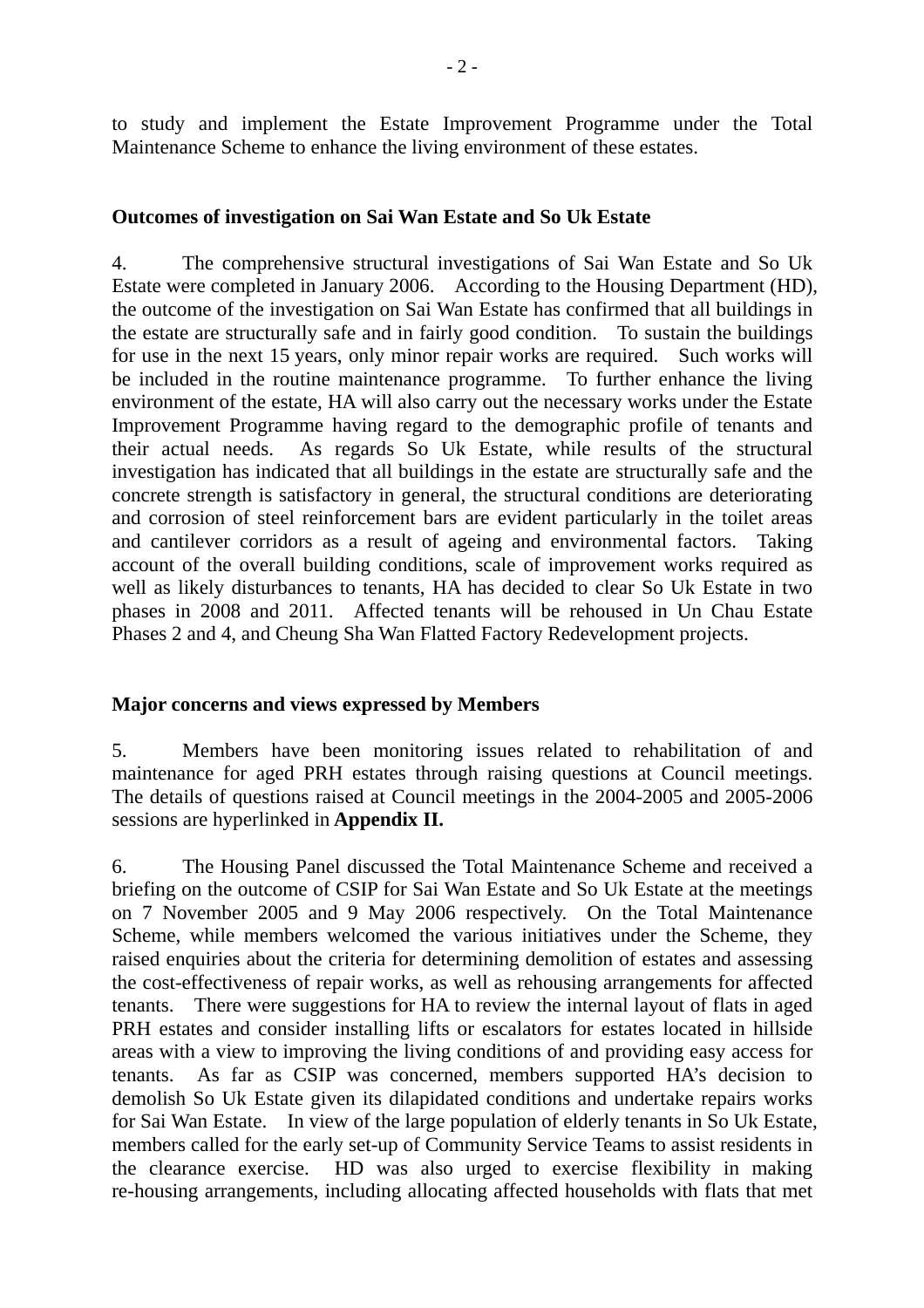their affordability and particular needs, and re-housing affected households in estates in the same or vicinity districts. To address the concern of commercial tenants of So Uk Estate, members noted that rents had already been frozen upon the announcement of the clearance project and would be subject to six-month review to take account of decrease in population in the estate. Given the favourable location of the site of So Uk Estate in the urban area, HA was urged to make early planning for the cleared site. With the great demand for public housing flats in the urban area, there was the view that HA should not return the cleared site to the Government.

## **Latest development**

7. CSIP for Choi Hung Estate and Model Housing Estate commenced in February 2006 and was completed in August 2006 as scheduled. Findings have revealed that both estates are structurally safe but recommended that structural repair and improvements works be carried out to sustain the buildings for the next 15 years. The Administration will brief the Housing Panel on the findings and the necessary repair works for the two estates at the coming meeting on 4 January 2007.

## **Reference**

8. The relevant papers with their hyperlinks are in **Appendix II**.

Council Business Division 1 Legislative Council Secretariat 3 January 2007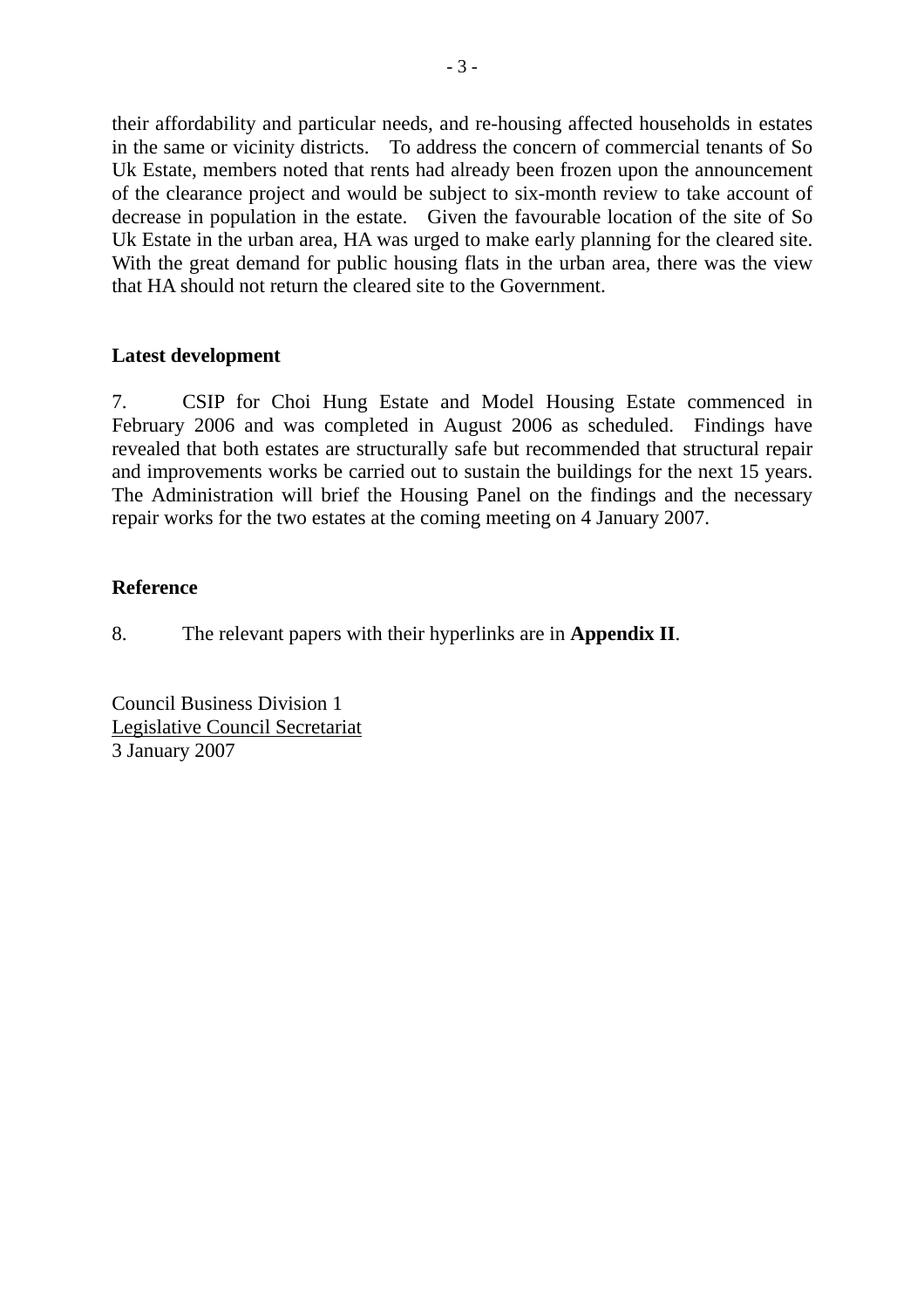## **Aged public housing estates included in the Comprehensive Structural Investigation Programme**

| <b>Estate</b>       | Year of<br><b>Completion</b> | Age Note | No. of<br><b>Blocks</b> | No. of<br><b>Units</b> | (Estimated)<br>investigation<br>completion<br>date |
|---------------------|------------------------------|----------|-------------------------|------------------------|----------------------------------------------------|
| Model Housing       | 1952-1972                    | 53       | 6                       | 667                    | Aug 2006                                           |
| Sai Wan             | 1958-1959                    | 47       | 5                       | 638                    | Jan 2006                                           |
| So Uk               | 1960-1963                    | 45       | 16                      | 5 3 1 6                | Jan 2006                                           |
| Choi Hung           | 1962-1964                    | 43       | 11                      | 7449                   | Aug 2006                                           |
| Ma Tau Wai          | 1962-1965                    | 43       | 5                       | 2 0 7 5                | Mar 2007                                           |
| Wo Lok              | 1962-1966                    | 43       | 11                      | 1941                   | Mar 2007                                           |
| Fuk Loi             | 1963-1967                    | 42       | 9                       | 3 1 2 9                | Jul 2007                                           |
| Tung Tau (Block 22) | 1965                         | 40       | $\mathbf{1}$            | 906                    | Jul 2007                                           |
| Wah Fu              | 1967-1978                    | 38       | 18                      | 9 1 4 7                | Apr 2008                                           |
| Ping Shek           | 1970-1971                    | 36       | 8                       | 4 5 7 5                | Sep 2008                                           |

Note The age is calculated on the basis of the age of the oldest block in the estate as at 2005.

(Source: Annex A to the Administration's paper on comprehensive structural investigation of aged public housing estates (LC Paper No.  $CB(1)CB(1)1396/05-06(03))$  and additional information provided by the Administration.)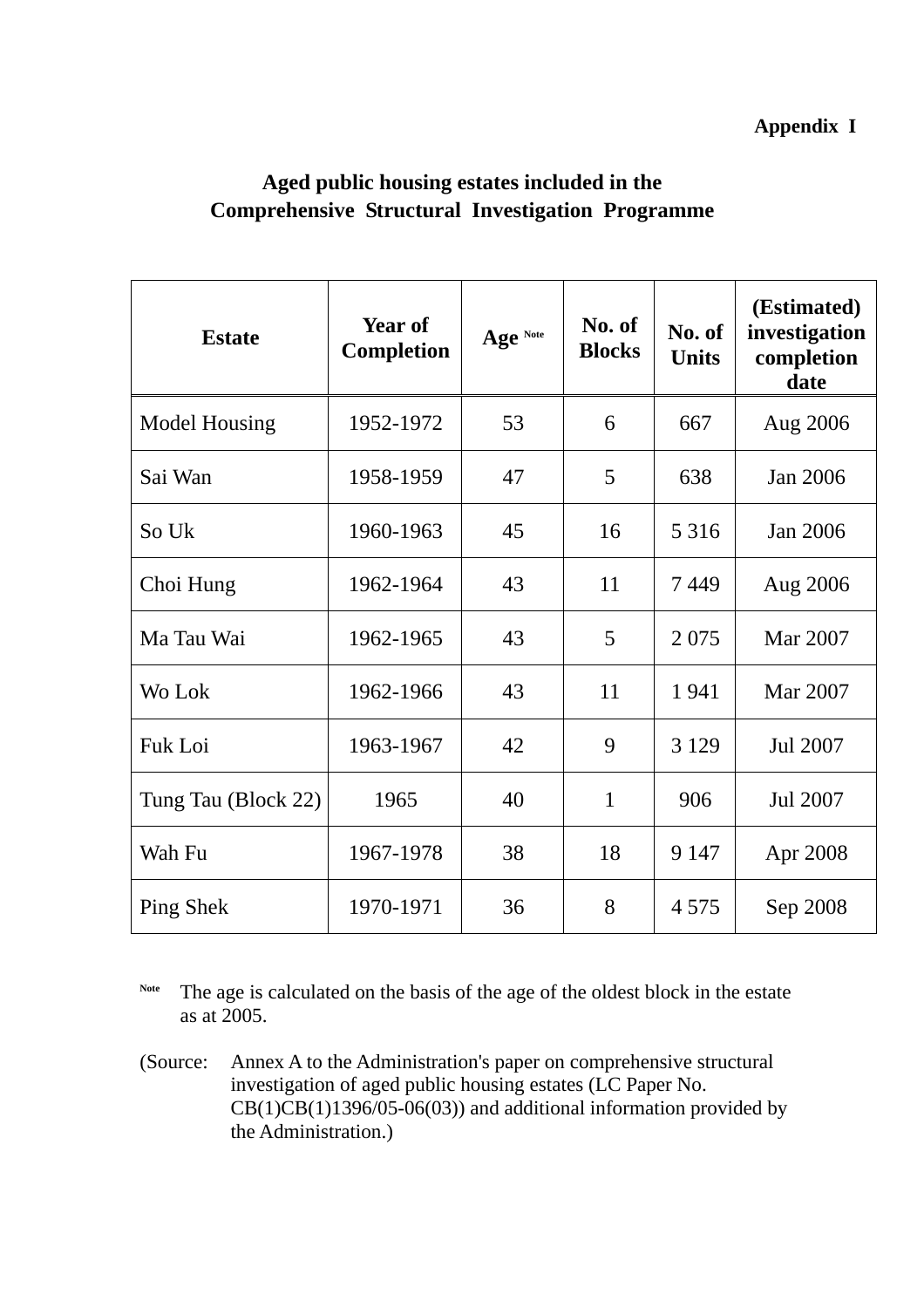# **Appendix II**

# **Comprehensive Structural Investigation Programme for Aged Public Housing Estates**

# **List of relevant papers**

| <b>Council/Committee</b>         | Date of meeting  | Paper                                                                                                                                                                                                                                     |
|----------------------------------|------------------|-------------------------------------------------------------------------------------------------------------------------------------------------------------------------------------------------------------------------------------------|
| Council meeting                  | 19 May 2004      | Hon Frederick FUNG Kin-kee raised a question on Comprehensive Building<br>Rehabilitation Programme for Old Public Housing Estates [Hansard "page 25"]<br>http://www.legco.gov.hk/yr03-04/english/counmtg/hansard/cm0519ti-translate-e.pdf |
| Housing Panel<br>7 November 2005 |                  | LC Paper No. $CB(1)212/05-06(03)$<br>http://www.legco.gov.hk/yr05-06/english/panels/hg/papers/hg1107cb1-212-3-e.pdf                                                                                                                       |
|                                  |                  | LC Paper No. $CB(1)239/05-06(01)$ (Chinese version only)<br>http://www.legco.gov.hk/yr05-06/chinese/panels/hg/papers/hg1107cb1-239-1-c.pdf                                                                                                |
|                                  |                  | <b>Minutes</b><br>http://www.legco.gov.hk/yr05-06/english/panels/hg/minutes/hg051107.pdf                                                                                                                                                  |
| Council meeting                  | 9 November 2005  | Dr Hon Joseph LEE Kok-long raised a question on Provision of Escalators or Lifts in<br>Old Public Housing Estates [Hansard "page 70"]<br>http://www.legco.gov.hk/yr05-06/english/counmtg/hansard/cm1109ti-translate-e.pdf                 |
| Council meeting                  | 14 December 2005 | Hon LEUNG Yiu-chung raised a question on Total Maintenance Scheme [Hansard "page<br>$101"$ ]<br>http://www.legco.gov.hk/yr05-06/english/counmtg/hansard/cm1214ti-translate-e.pdf                                                          |
| <b>Housing Panel</b>             | 9 May 2006       | LC Paper No. $CB(1)1396/05-06(03)$<br>http://www.legco.gov.hk/yr05-06/english/panels/hg/papers/hg0509cb1-1396-3-e.pdf                                                                                                                     |